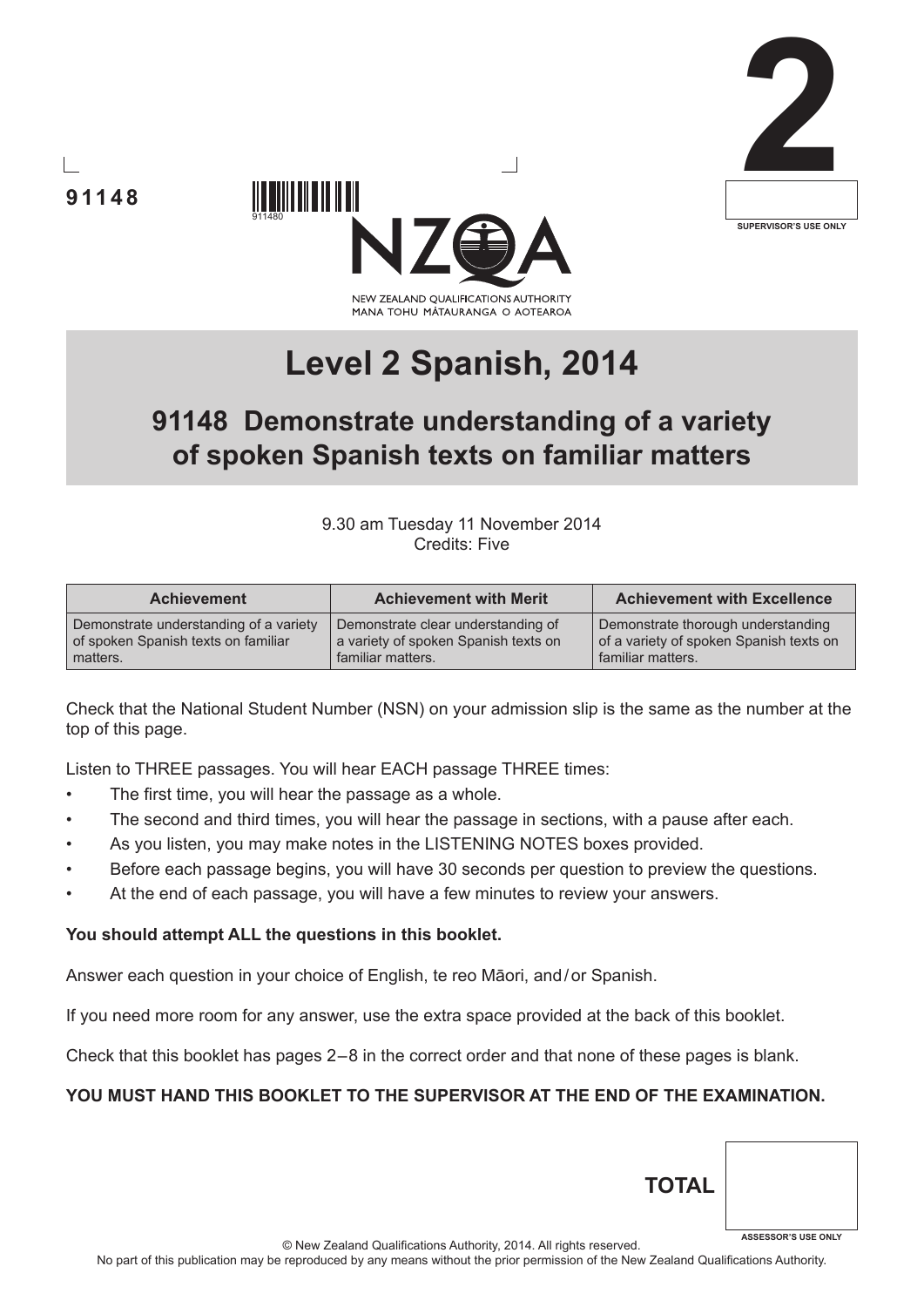# **FIRST PASSAGE: Entrevista con una neocelandesa en Madrid**

Listen to an interview with a New Zealander living in Madrid. Question One and Question Two are based on this passage. Answer the questions in your choice of English, te reo Māori, and/or Spanish. You now have one minute to read the questions.

#### **QUESTION ONE**

Use Section A to answer this question.

Basándote en el texto, ¿piensas que a Anna le gusta vivir en Madrid? Explica tu respuesta con ejemplos del texto.

*According to what you have heard, do you think Anna enjoys living in Madrid? Explain your answer using examples from the text.*

#### **LISTENING NOTES**

**ASSESSOR'S USE ONLY**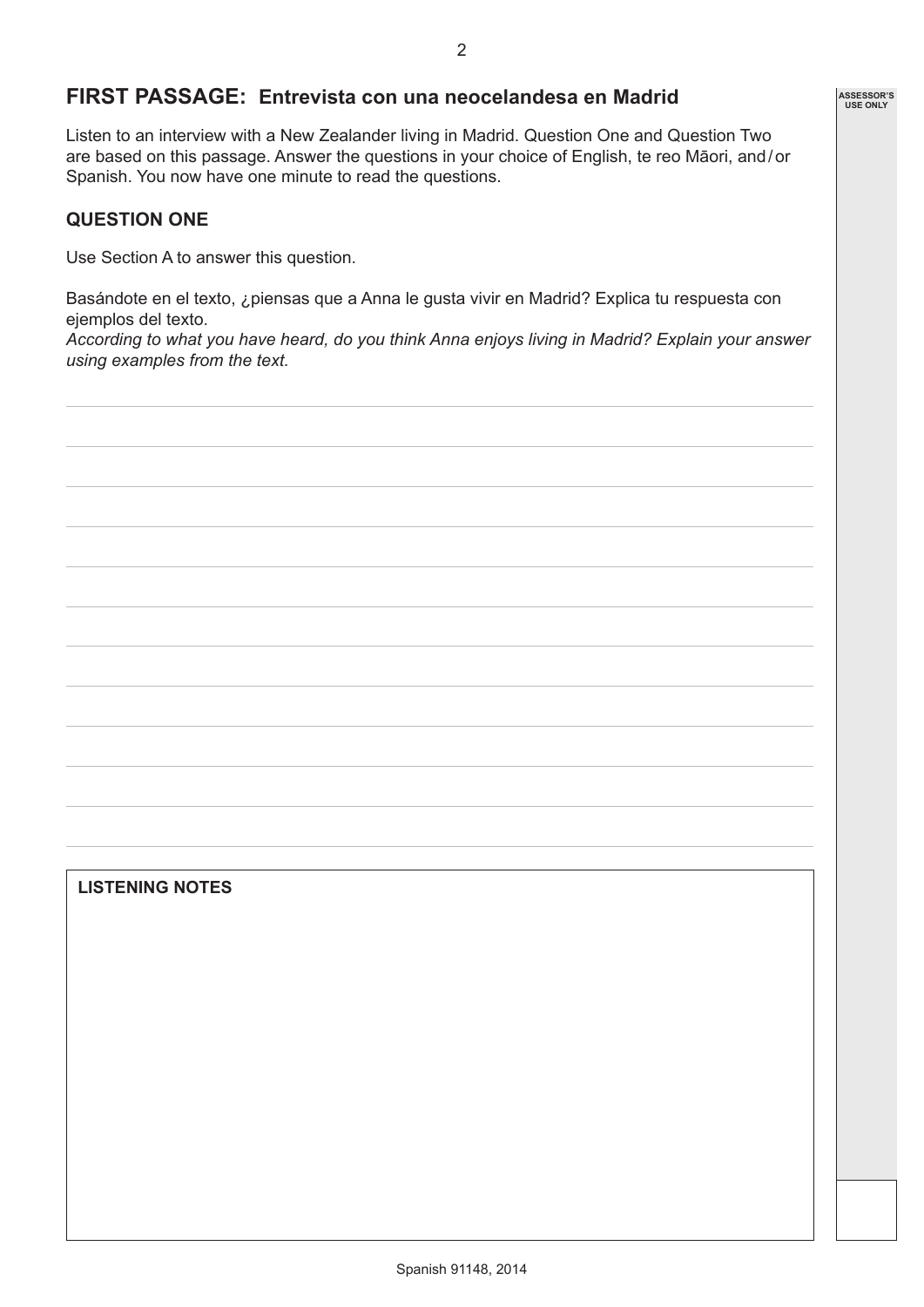#### **QUESTION TWO**

Use Section B to answer this question.

Basándote en el texto, ¿cómo promocionaría Anna la ciudad de Madrid como un buen lugar para vivir?

*According to what you have heard, how would Anna promote Madrid as a good place to live?*

# **LISTENING NOTES**

**ASSESSOR'S USE ONLY**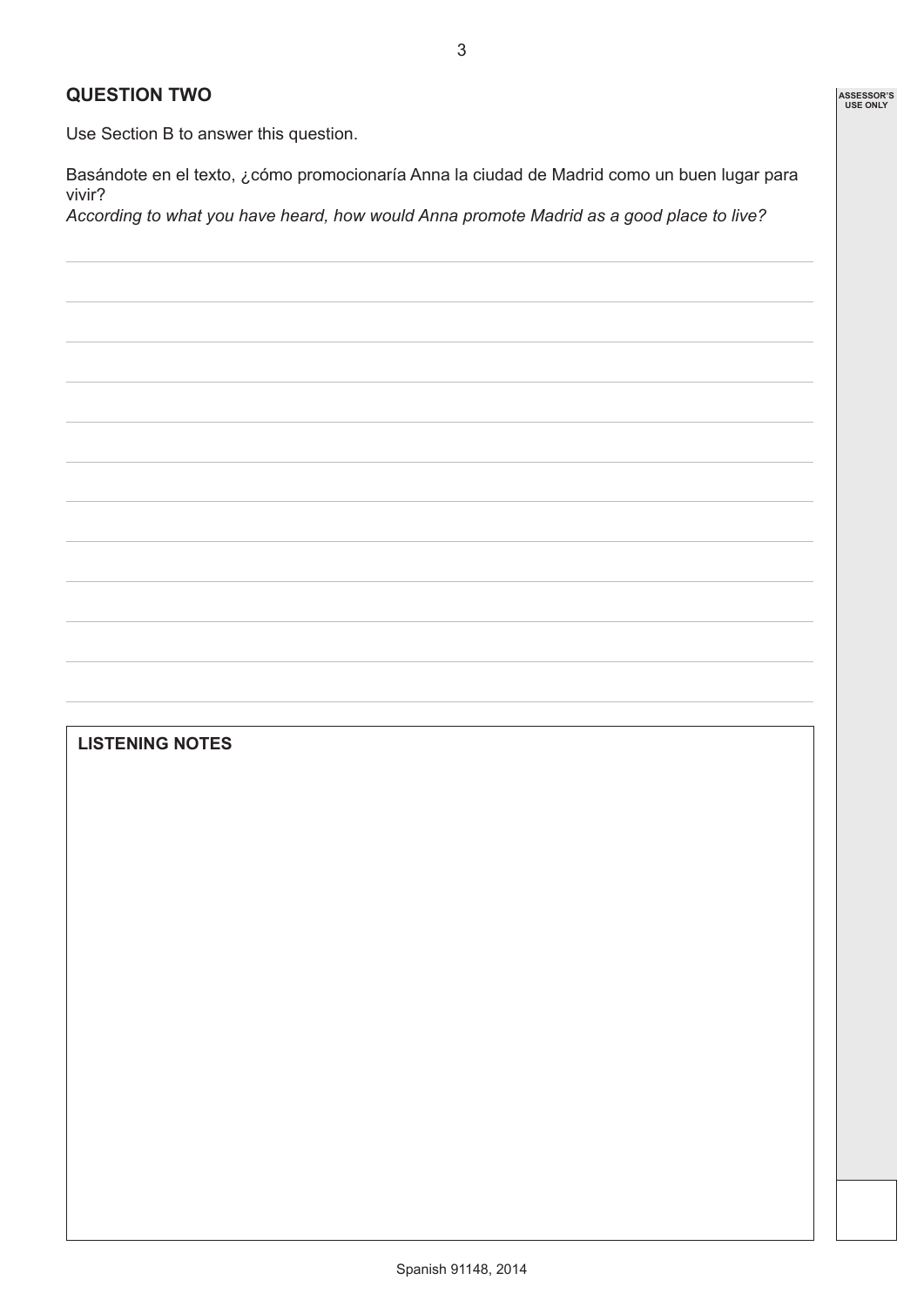### **LISTENING NOTES**

**ASSESSOR'S USE ONLY**

4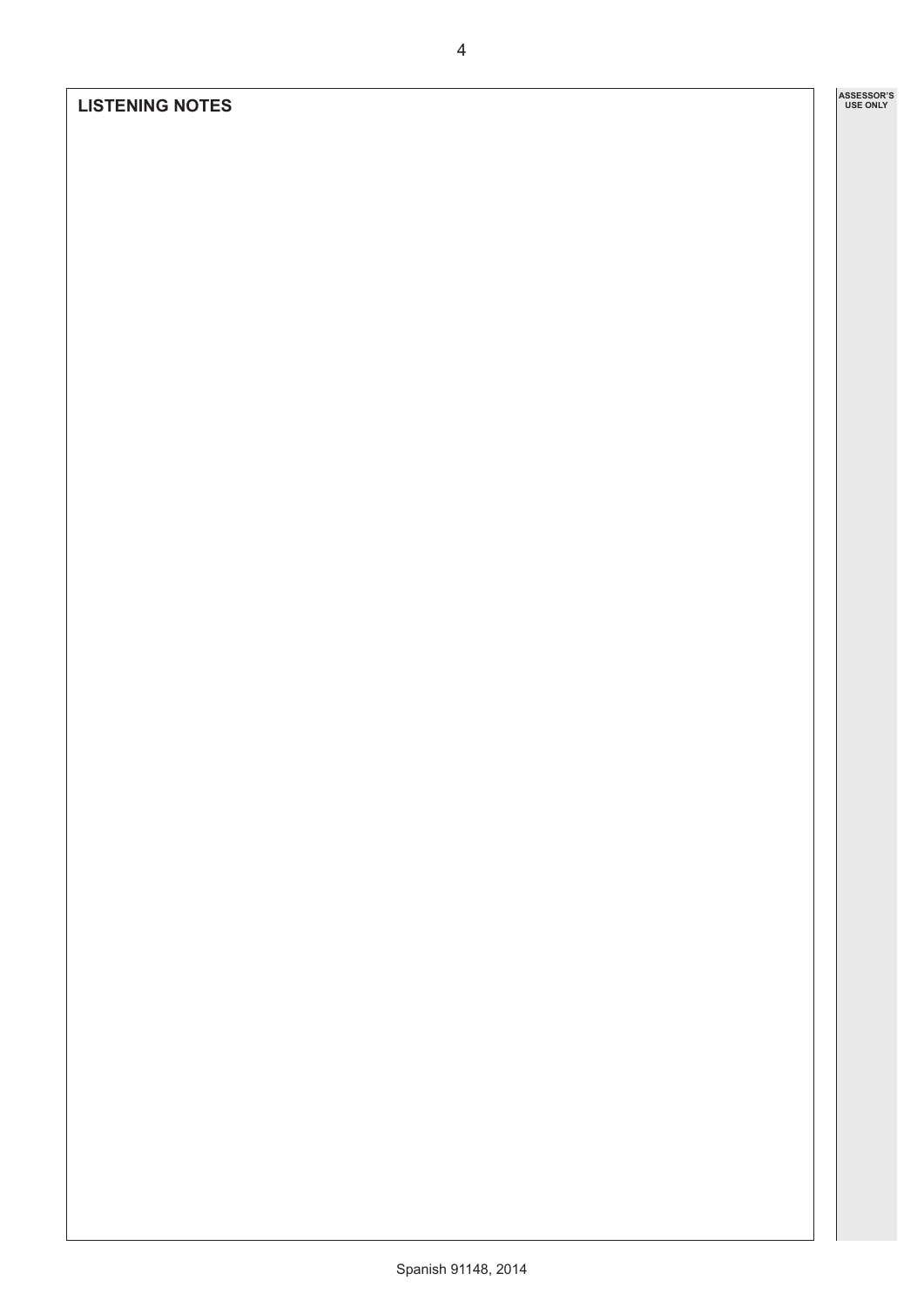# **SECOND PASSAGE: La publicidad nos bombardea**

Listen to what was said about advertising in a recent documentary. Question Three is based on this passage. Answer the question in your choice of English, te reo Māori, and/or Spanish. You now have 30 seconds to read the question.

#### **QUESTION THREE**

(a) Basándote en el texto, explica a qué corresponden los números de la tabla. *Based on the passage, explain what the numbers in the table refer to.*

| 2.000   |  |
|---------|--|
| 6.000   |  |
| 140.000 |  |
| 60.000  |  |

(b) Según el texto ¿cuál es la relación entre la publicidad y la contaminación? *According to the passage, what is the relationship between advertising and pollution?*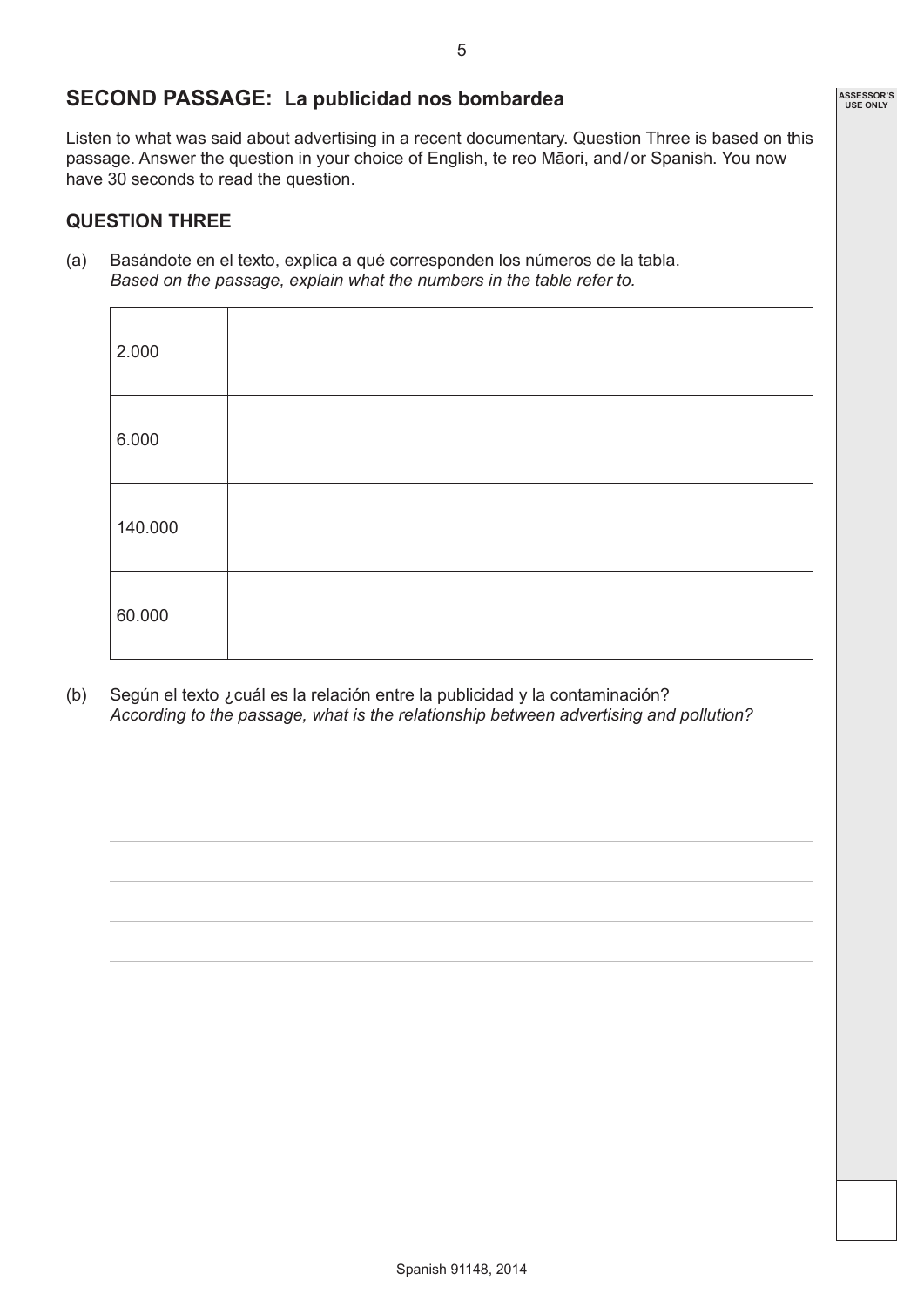### **LISTENING NOTES**

**ASSESSOR'S USE ONLY**

6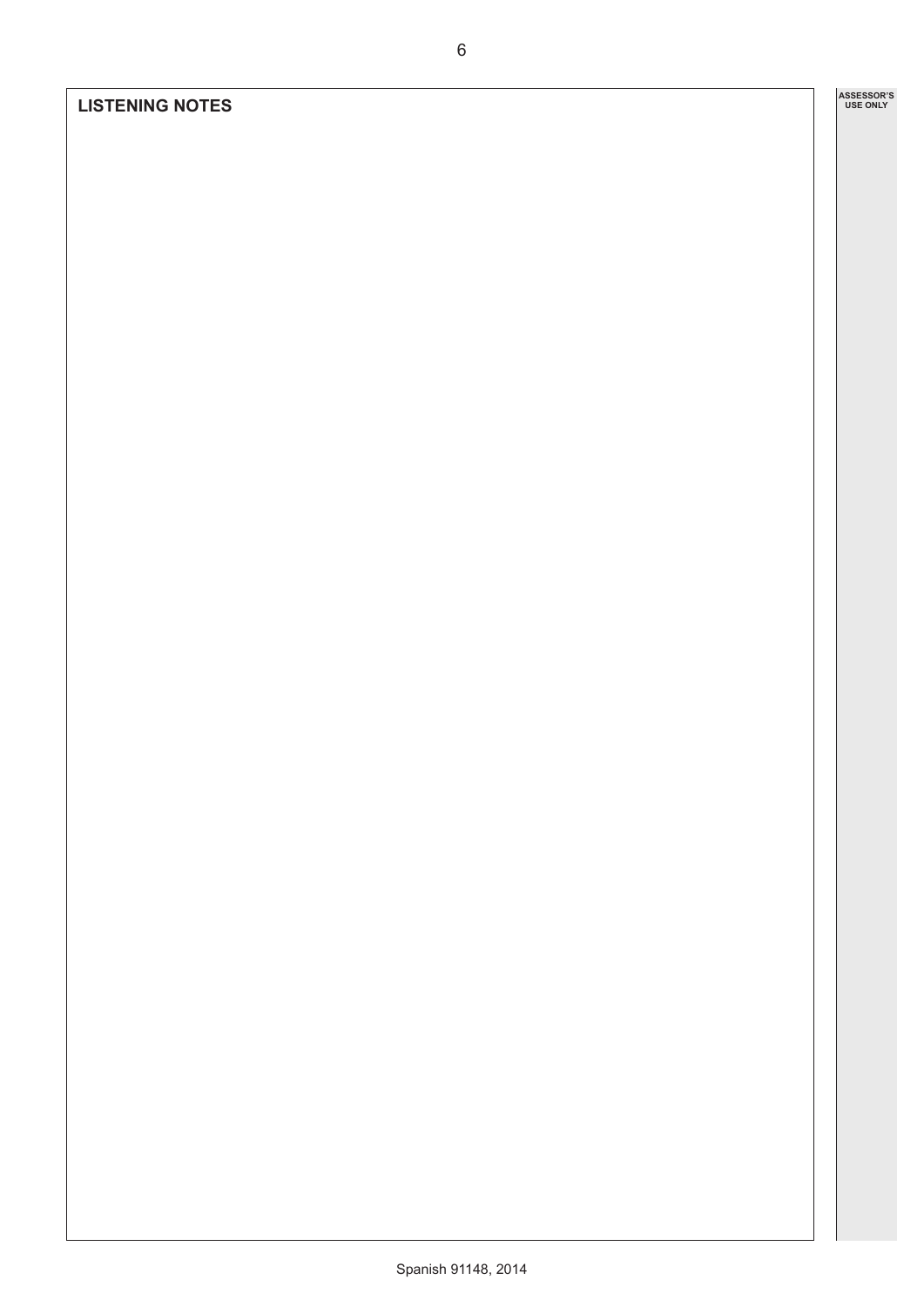**ASSESSOR'S USE ONLY**

# **THIRD PASSAGE: El campeonato mundial de deportes de aventura**

Listen to an article about an adventure sport competition in Ecuador. Question Four is based on this passage. Answer the question in your choice of English, te reo Māori, and/or Spanish. You now have 30 seconds to read the question.

#### **QUESTION FOUR**

Un competidor anuncia sus razones por participar en el evento. Basándote en el texto, ¿qué diría? *A competitor gives his reasons for participating in the event. Based on the passage, what would he say?*

Un guía turístico habla de los beneficios del evento para el turismo en Ecuador. Basándote en el texto, ¿qué diría? *A tourist guide talks about the benefits of the event for tourism in Ecuador. Based on the passage, what would he say?*